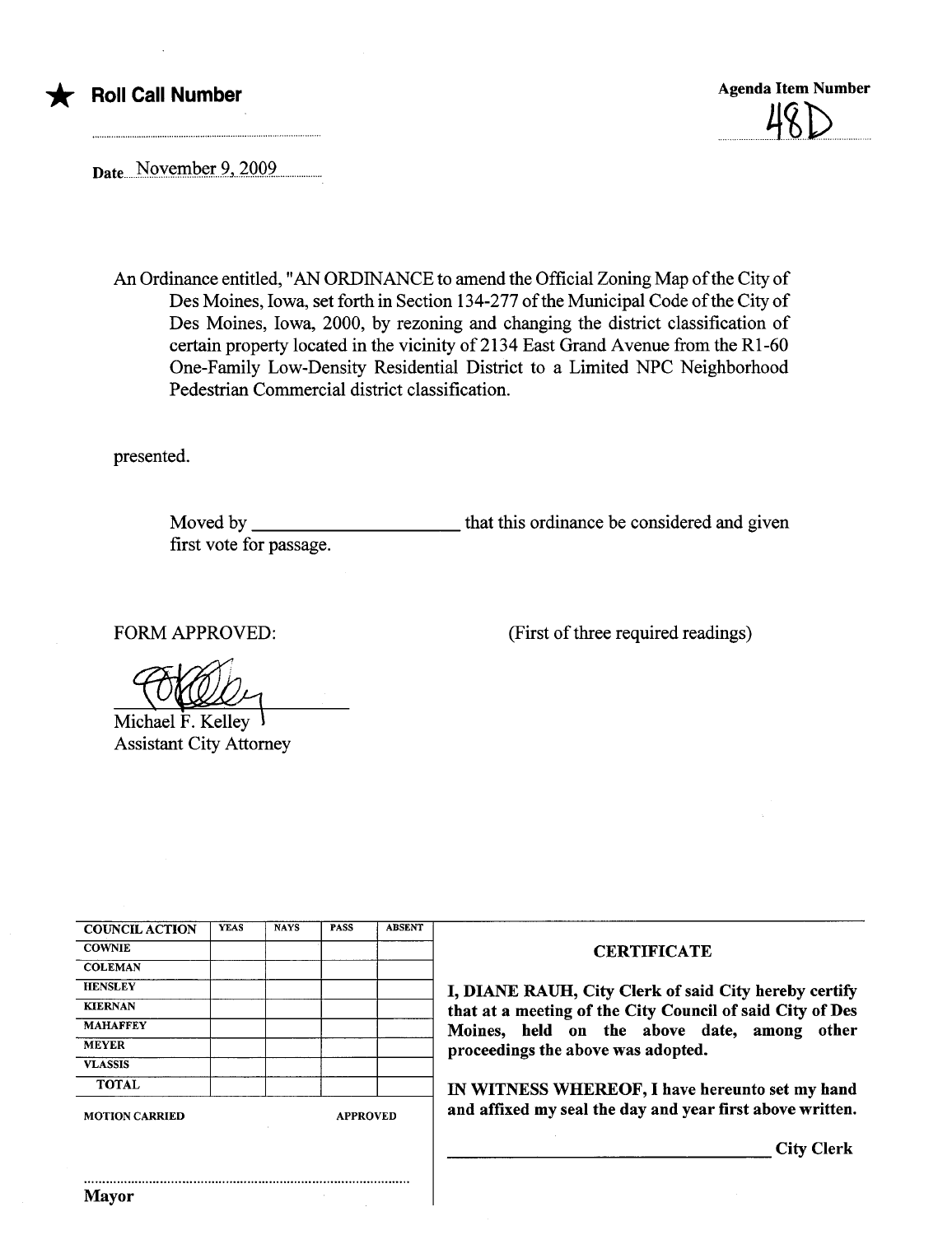## ORDINANCE NO.

AN ORDINANCE to amend the Official Zoning Map of the City of Des Moines, Iowa, set forth in Section 134-277 of the Municipal Code of the City of Des Moines, Iowa, 2000, by rezoning and changing the district classification of certain property located in the vicinity of 2134 East Grand Avenue from the Rl-60 One-Family Low-Density Residential District to a Limited NPC Neighborhood Pedestrian Commercial district classification.

Be It Ordained by the City Council of the City of Des Moines, Iowa:

Section 1. That the Official Zoning Map of the City of Des Moines, Iowa, set forth in

Section 134-277 of the Municipal Code of the City of Des Moines, Iowa, 2000, be and the same

is hereby amended by rezoning and changing the district classification of certain property located

in the vicinity of 2134 East Grand Avenue, more fully described as follows, from the R1-60 One-

Famly Low-Density Residential District to a Limited NPC Neighborhood Pedestrian

Commercial district classification:

(except East 12.58 feet measured on South line and East 12.17 feet measured on Nort Line) Lot 11 and all Lots 12 thru 16, Block 22, Sunnyside Addition, an Official Plat, all now included and forming a part of the City of Des Moines, Polk County, Iowa.

Sec. 2. That this ordinance and the zoning granted by the terms hereof are subject to the followig imposed additional conditions which have been agreed to and accepted by execution of an Acceptance of Rezoning Ordinance by all owners of said property and are binding upon the owners and their successors, heirs, and assigns as follows:

- (1) No off-premises advertising signs;<br>(2) No taverns and night clubs;
- No taverns and night clubs;
- (3) No financial institutions whereby a majority of the loans are made based on collateral of futue payroll or vehicle titles; and
- (4) No pawn shops.

Sec. 3. This ordinance shall be in full force and effect from and after its passage and publication as provided by law.